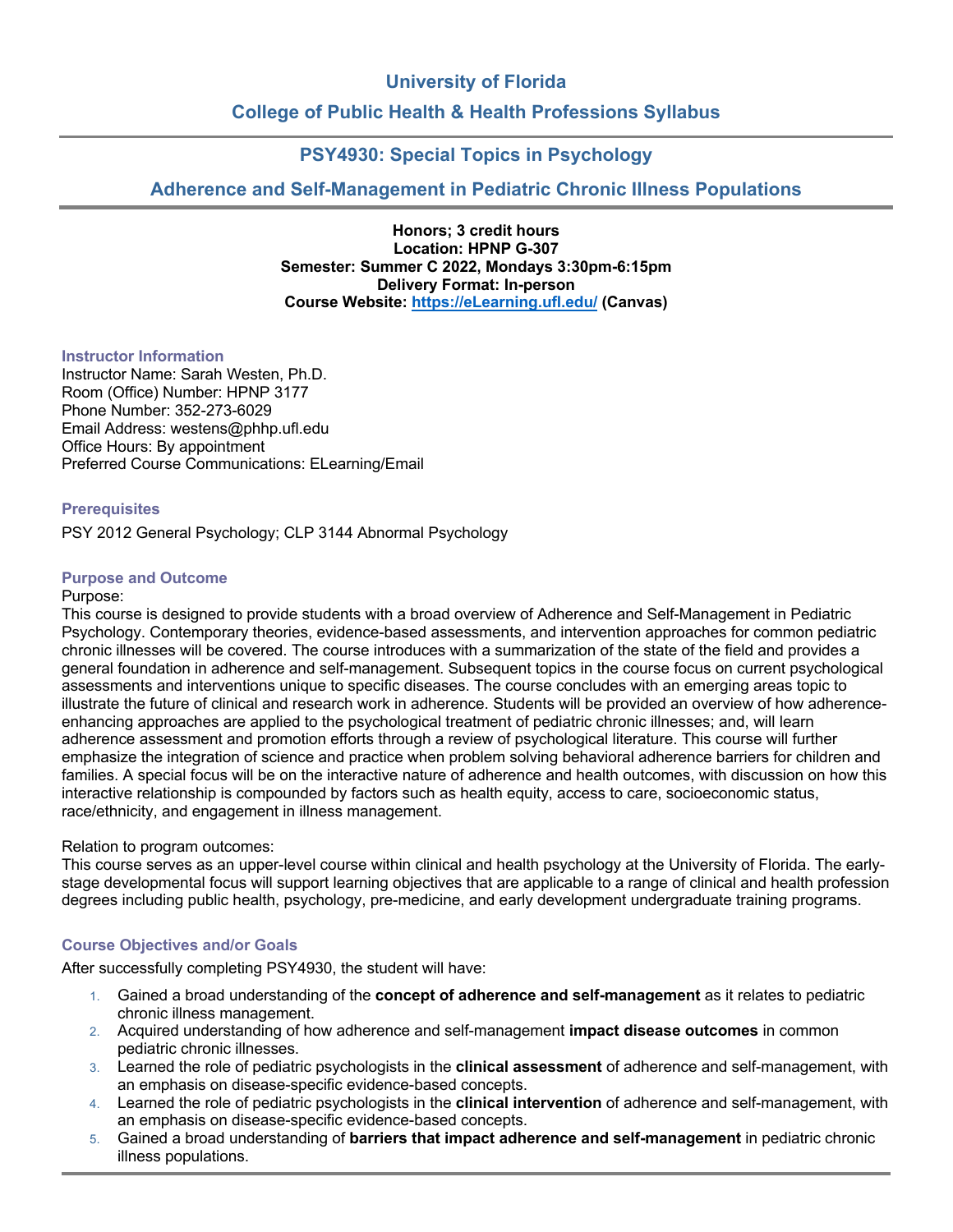- 6. Acquired practice **reading and critiquing scientific literature** related to adherence and self-management in common pediatric chronic illnesses.
- 7. Acquired understanding of the interactive relationship between adherence and health outcomes is compounded by factors related to **diversity and inclusion such as health equity, access to care, socioeconomic status, race/ethnicity, and engagement in illness management**.

## **Instructional Methods**

This course will be conducted in person. The course will be organized and instructional material provided via the UF Canvas ELearning system. All course content will be provided through assigned readings, lectures, and other posted assignments or discussions. To ensure student understanding and attention to material, students will participate in lecture quizzes for several modules, two exams, and extend learning beyond course content through assignments and a written paper (see below for more information).

This is a highly structured and content-paced course, meaning that students cannot progress to the next module until completion of the prior one. Quizzes, assignments, and exams are locked by date, so it is *critically* important that students stay up to date and complete modules each week. It is expected that students will complete all quizzes, exams, and assignments on their own – with no outside help from others unless specifically discussed with or described by the course instructor.

The format of this course will be primarily lectures, given primarily by the course instructor with occasional possible guest lecturers or selected videos. Students are strongly encouraged to participate in class discussions (e.g., ask questions, comment on, and discuss the material presented). Effort will be given to provide engaging and participatory lectures.

Finally, it is important for students to note that this course is designed to provide the *same amount of information* that would be given in a full 12-week course offered in the Summer; however, due to two holidays (Memorial Day and July 4), content delivery and examination will be condensed to 10-weeks. Therefore, the pacing of information is quite rapid with weekly student participation required.

## **The Respondus LockDown Browser**

Use of The Respondus LockDown Browser will be required for all graded quizzes and exams in this course. Please see details below for requirements to use this service. It is important that you plan ahead to ensure you have met all system and technology requirements to successfully use these services prior to quiz and exam deadlines.

## *The Respondus LockDown Browser:*

For graded **quizzes and exams**, this course will use The Respondus LockDown Browser. If your quiz or exam requires the use of this browser, it will say "requires use of the LockDown Browser" in the title of the quiz and you will not be able to begin the quiz in a traditional browser. If you have not already installed the browser, you may install the browser at any time from | this link. (All UF Computer Labs have LockDown Browser installed.) Once you have installed the browser, you may use it for all future quizzes and exams requiring the use of the LockDown Browser. Once you have installed the browser on your computer, open the LockDown browser. It will open directly to the ELearning log-in page. Click **login** in the upper right corner and login using your gatorlink username and password. You will then be in ELearning. Go to the course where the test is being given and begin the quiz. You want to make sure you have a strong, reliable internet connection when using LockDown Browser. When taking a quiz or exam in the LockDown Browser, your computer will be disabled for all purposes except for taking the quiz or exam. You cannot visit another website, open another application, copy/print any screen. The only way to get out of the LockDown browser is to submit your quiz or exam. **You must bring a device with Respondus LockDown Browser installed to every class period with a quiz or exam.**

## *Quiz and Exam Rules:*

- Quizzes and exams will be administered as described in the course schedule.
- Quizzes and exams are closed book, closed notes.
- Quizzes and exams are to be completed independently.
- No extra materials are allowed.
- The instructor will provide blank scratch paper for exams only.
- Students must plan to take their quizzes and exams in person during the class period.

## *Support:*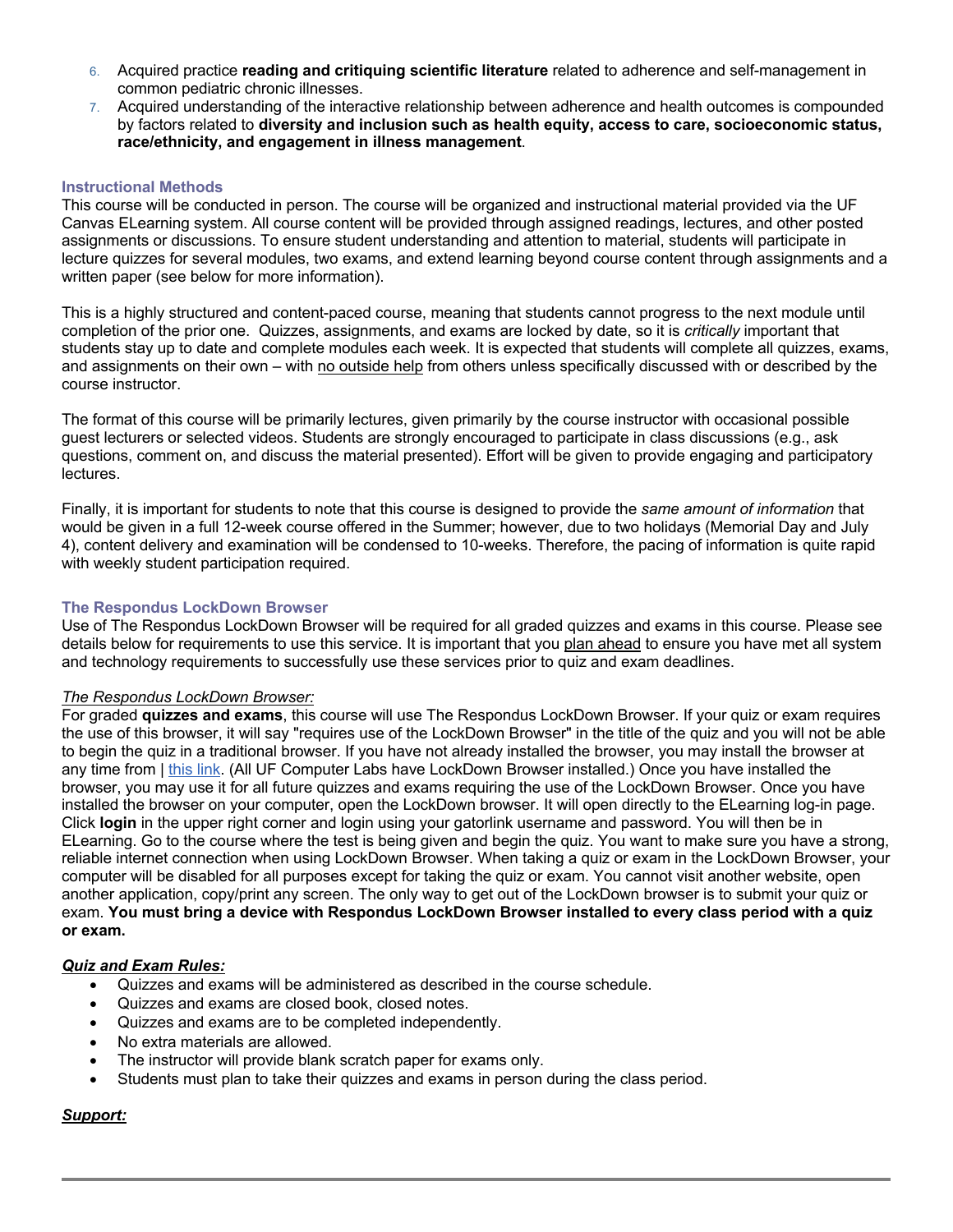• **Respondus LockDown Browser:** If you encounter technical difficulties while taking a test using the LockDown browser, call the Help Desk (352) 392-4357 immediately. For more information, visit https://lss.at.ufl.edu/help/Student\_Help.

# **Description of Course Content**

Please refer to the ELearning course website which breaks down each week with a review of readings, quizzes, exams, and/or assignments due. Although in-person attendance is required, the instructor will record class lectures for study purposes. Links to recorded lectures and other resources will be provided under the appropriate week in ELearning. Readings, with the exception of the textbook, will be accessible via the ELearning website. Additional readings beyond those listed may be uploaded to ELearning based on class interest, guest lecturers, or updates in research. It is highly suggested that readings are completed prior to viewing lectures. Lectures will serve as a summary and application of readings. This schedule is subject to change due to instructor planning. Check ELearning weekly for updates and announcements.

| Week                    | <b>Dates</b>              | Topic                                                                                           | Readings      | Quizzes/Exams                  | <b>Assignments</b>                     |  |  |  |  |  |  |  |  |
|-------------------------|---------------------------|-------------------------------------------------------------------------------------------------|---------------|--------------------------------|----------------------------------------|--|--|--|--|--|--|--|--|
| $1*$                    | 5/9                       | Syllabus Overview<br>Overview of<br>Pediatric<br>Psychology                                     | See eLearning |                                |                                        |  |  |  |  |  |  |  |  |
| $2^*$                   | 5/16                      | Introduction to<br>Adherence<br>Pediatric Asthma                                                | See eLearning | Quiz 1                         |                                        |  |  |  |  |  |  |  |  |
| $3*$                    | $5/23$                    | Pediatric Type 1<br><b>Diabetes</b><br><b>Childhood Obesity</b><br><b>Cystic Fibrosis</b>       | See eLearning | Quiz 2                         | Assignment 1 due<br>5/27/22 at 11:59pm |  |  |  |  |  |  |  |  |
| $\overline{\mathbf{4}}$ | 5/30<br>(Holiday)         | <b>HOLIDAY - NO CLASS</b>                                                                       |               |                                |                                        |  |  |  |  |  |  |  |  |
| $5*$                    | 6/6                       | Chronic Pain<br>Pediatric Oncology<br>Pediatric Sickle Cell<br><b>Diseases</b><br>Exam 1 Review | See eLearning | Quiz 3                         |                                        |  |  |  |  |  |  |  |  |
| 6                       | 6/13                      | Exam 1                                                                                          |               |                                |                                        |  |  |  |  |  |  |  |  |
| $\overline{7}$          | 6/20<br>(Summer<br>Break) |                                                                                                 |               | <b>SUMMER BREAK - NO CLASS</b> |                                        |  |  |  |  |  |  |  |  |
| $8*$                    | 6/27                      | Pediatric Epilepsy<br>Spina Bifida                                                              | See eLearning | Quiz 4                         | Assignment 2 due<br>7/1/22 at 11:59pm  |  |  |  |  |  |  |  |  |
| $\overline{4}$          | 7/4<br>(Holiday)          |                                                                                                 |               | <b>HOLIDAY - NO CLASS</b>      |                                        |  |  |  |  |  |  |  |  |
| $9*$                    | 7/11                      | Inflammatory Bowel<br>Disease &                                                                 | See eLearning | Quiz 5                         |                                        |  |  |  |  |  |  |  |  |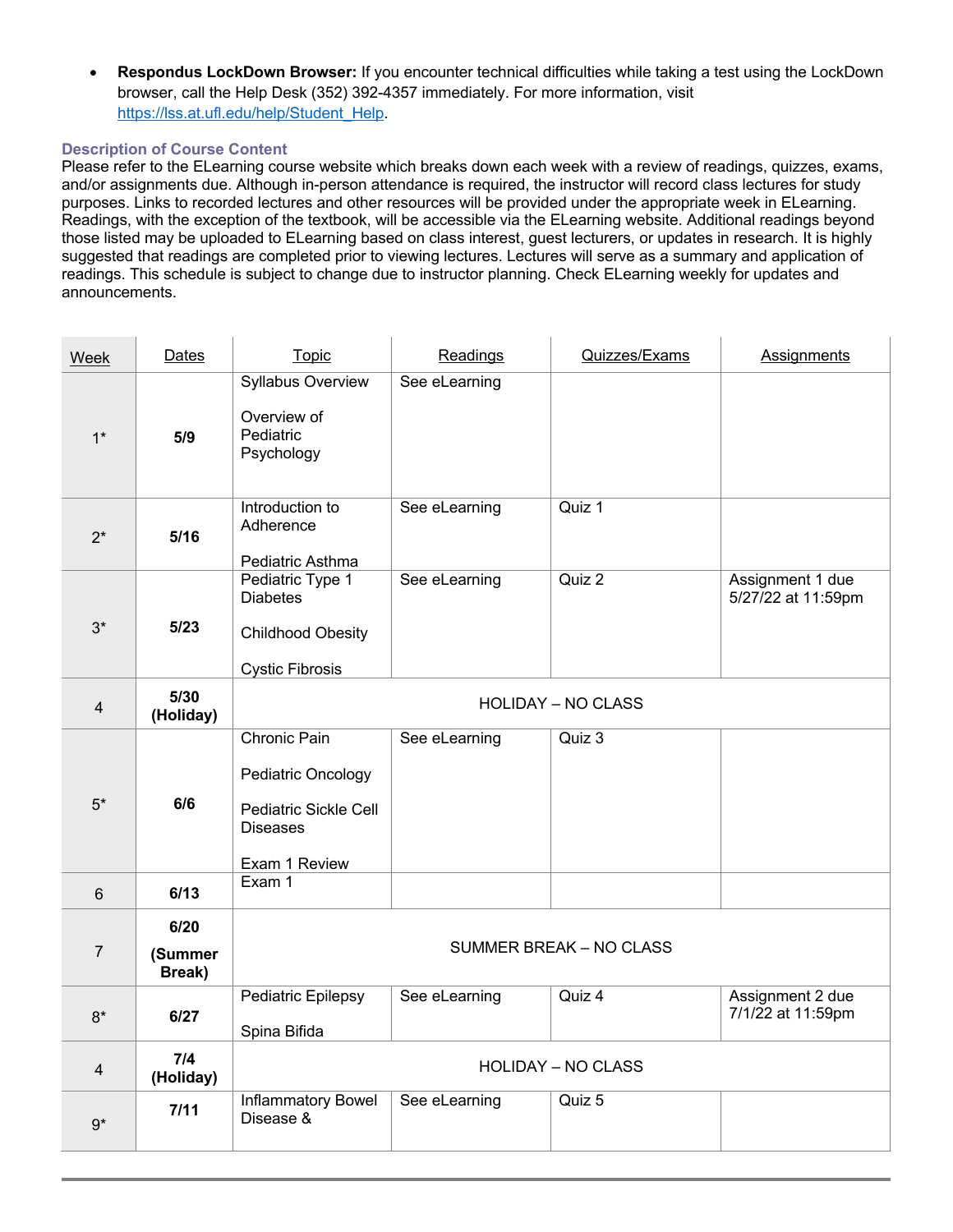|                 |        | Gastrointestinal<br><b>Disorders</b> |               |        |                                 |
|-----------------|--------|--------------------------------------|---------------|--------|---------------------------------|
|                 |        | <b>HIV/AIDS</b>                      |               |        |                                 |
|                 |        | Solid Organ<br>Transplant            |               |        |                                 |
|                 |        | Rheumatic<br><b>Diseases</b>         | See eLearning | Quiz 6 | Paper Due 7/22/22 at<br>11:59pm |
| $10^*$          | 7/18   |                                      |               |        |                                 |
|                 |        | Dermatological<br><b>Disorders</b>   |               |        |                                 |
|                 |        | Pediatric Sleep                      | See eLearning | Quiz 7 |                                 |
| $11*$           | $7/25$ | <b>Emerging Areas</b>                |               |        |                                 |
|                 |        | Exam 2 Review                        |               |        |                                 |
| 12 <sup>2</sup> | 8/1    | Exam 2                               |               |        |                                 |

\*An \* next to the week number means that attendance and participation will be graded during this class period.

# *Complete Listing of Additional Readings:*

- Badawy, S. M., Thompson, A. A., Holl, J. L., Penedo, F. J., & Liem, R. I. (2018). Healthcare utilization and hydroxyurea adherence in youth with sickle cell disease. Pediatric Hematology & Oncology, 35(5-6), 297-308.
- Barker, D. H., Shapiro, J., Lobato-Barrera, D., McQuaid, E., & Leleiko, N. (2020, Epub ahead of print). Challenges and approaches to assessing medication adherence in pediatric inflammatory bowel diseases. *Journal of Pediatric Gastroenterology and Nutrition*.
- Brandelli, Y. N., Chambers, C. T., Tutelman, P R., Stinson, J. N., Huber, A. M., & Wilson, J. P. (2019). Parent pain cognitions and treatment adherence in juvenile idiopathic arthritis. *Journal of Pediatric Psychology, 44*(9), 1111-1119.
- Gray, W. N., Netz, M., McConville, A., Fedele, D., Wagoner, S. T., Schaefer, M. R. (2018). *Pediatric Pulmonology, 53,* 668-684.
- Gutierrez-Colina, A. M., Smith, A. W., Mara, C. A., & Modi, A. C. (2018). Adherence barriers in pediatric epilepsy: From toddlers to young adults. *Epilepsy & Behavior, 80*, 229-234.
- Hommel, K. A., Rausch, J., Towner, E. K., Schall, J., Maqbool, A., Mascarenhas, M., & Stallings, V. (2019). Adherence to nutritional supplementation in cystic fibrosis. *Journal of Pediatric Nursing, 47*, 18-22.
- Manworren, R. C. B. & Stinson, J. (2016). Pediatric pain measurement, assessment, and evaluation. *Seminars in Pediatric Neurology, 23*, 189-200.
- Modi, A. C., Pai, A. L., Hommel, K. A., Hood, K. K., Cortina, D., Hilliard, M., Guilfoyle, S. M., Gray, W., & Drotar, D. (2012). Pediatric Self-management: A framework for research, practice, and policy. *Pediatrics, 129*(2), 4473 e485.
- Morrison, C. F., Martsolf, D. M., Wehrkamp, N., Tehan, R., & Pai, T. L. H. (2017). Medication adherence in hematopoietic stem cell transplantation: A review of the literature. *Biology of Blood and Marrow Transplantation, 23*, 562-568.
- Piana, C., Danhof, M., & Pasqua O, D. (2017). Impact of disease, drug and patient adherence on the effectiveness of antiviral therapy in pediatric HIV. *Expert Opinion on Drug Metabolism & Toxicology, 13*(5), 497- 511.
- Plevinsky, J. M., Gutierrez-Colina, A. M., Carmody, J. K., Hommel, K. A., Crosby, L. E., McGrady, M. E., Pai, A. L. H., Ramsey, R. R., & Modi, A. C. (2020) Patient-reported outcomes for pediatric adherence and selfmanagement: A systematic review. *Journal of Pediatric Psychology, 45*(3), 340-357.
- Psihogios, A. M., Kolbuck, V., & Holmbeck, G. N. (2015). Condition self-management in pediatric spina bifida: A longitudinal investigation of medical adherence, responsibility-sharing, and independence skills. *Journal of Pediatric Psychology, 40*(8), 790-803.
- Quittner, A. L., Modi, A. C., Lemanek, K. L., Levers-Landis, C. E., & Rapoff, M. A. (2008). Evidence-based assessment of adherence to medical treatments in pediatric psychology. *Journal of Pediatric Psychology, 33*(9), 916-936.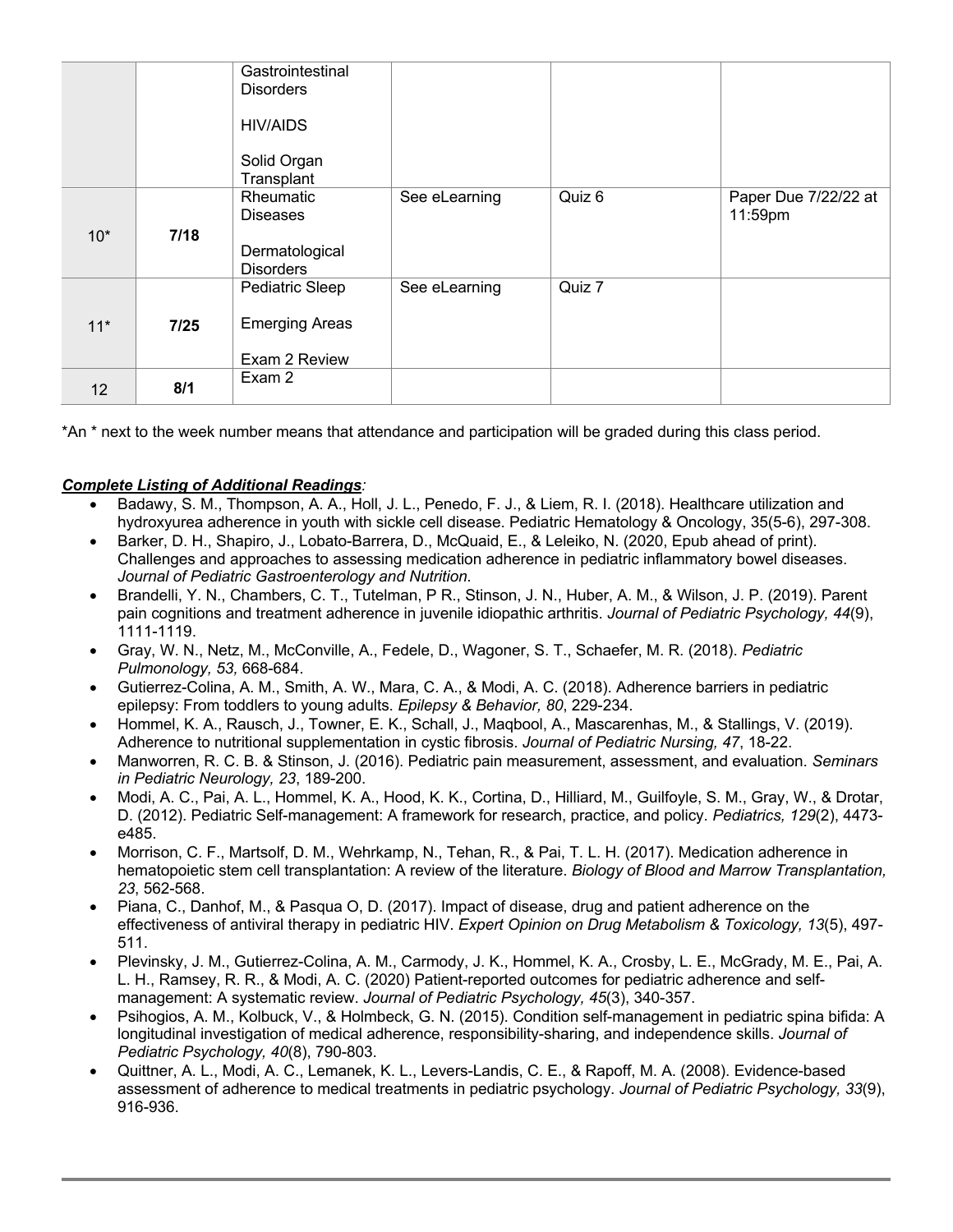- Rahelic, V., Glabska, D., Guzek, D., Pavic, E., Rumora Samarin, I. R., Bogdanic, A., Spehar Uroic, A., Rojnic Putarek, N., & Krnic, N. (2020, Epub ahead of print). Role of parents in body mass reduction in children with obesity—adherence and success of 1-year participation in an intervention program. *Medicina, 56,* 168.
- Vandermorris, A., Sampson, L., & Korenblum, C. (2020, Epub ahead of print). Promoting adherence in adolescents and young adults with cancer to optimize outcomes: A developmentally oriented narrative review. Pediatric Blood & Cancer, 67:e28128.
- Wagner, J. L., Modi, A. C., Johnson, E. K., Shegog, R., Escoffery, C., Bamps, Y., Austin, J K., Schultz, R. J., MapelLentz, S., & Smith, G. (2017). Self-management interventions in pediatric epilepsy: What is the level of evidence? *Epilepsia, 58*(5), 743-754.
- Shah, K. N., Cortina, S., Ernst, M. M., & Kichler, J. C. (2015). Psoriasis in childhood: Effective strategies to improve treatment adherence. *Psoriasis: Target and Therapy 5*, 43-54.
- Watach, A. J., Xanthopoulos, M. S., Afolabi-Brown, O., Saconi, B., Fox, K. A., Oiu, M., & Sawyer, A. M. (2020, Epub ahead of print). Positive airway pressure adherence in pediatric obstructive sleep apnea: A systematic scoping review. Sleep Medicine Reviews, 51:101273.
- Westen, S. C., Warnick, J. L., Albanese-O'Neill, A., Schatz, D. A., Haller, M. J., Entessari, M., & Janicke, D. M. (2019). Objectively measured adherence in adolescents with type 1 diabetes on multiple daily injections and insulin pump therapy. *Journal of Pediatric Psychology, 44*(1), 21-31.
- Yazigi, N. A. (2017). Adherence and the pediatric transplant patient. *Seminars in Pediatric Surgery, 26*, 267-271.

# **Course Materials and Technology**

**1.** *Required Textbook***:** Modi, A. C., & Driscoll, K.A. (2020). *Adherence and Self-Management in Pediatric Populations*. (1st Edition). London: Elsevier Inc. ISBN # 978-0-12-816000-8

This text has been ordered through the UF Text Adoption service and should be available at the bookstore. Electronic (e.g., Kindle or e-text) copies may also be available for purchase online.

- 2. *Additional readings:* Assigned readings, as listed above, will be available for download on the course website for use with Adobe Acrobat Reader.
- 3. *Electronic Device*: Given this is an online course, an electronic device with internet and ELearning capabilities is required. Please contact the UF Computer Help Desk (contact information below) if you have questions or concerns regarding your device's capabilities.
- 4. *ELearning*: ELearning is the course management system that you will use for this course. ELearning is accessed by using your Gatorlink account name and password at eLearning.ufl.edu. There are several tutorials and student help links on the ELearning login site. Quizzes and exams will require use of ELearning's lock-down browser feature.
- 5. If you have technical questions with your electronic device or the ELearning website, call the UF Computer Help Desk at 352-392-HELP or send email to helpdesk@ufl.edu. You are responsible for checking your account prior to each class to determine how you should prepare for the upcoming class.

For technical support for this class, please contact the UF Help Desk at:

- Learning-support@ufl.edu
- $\bullet$  (352) 392-HELP select option 2
- https://lss.at.ufl.edu/help.shtml

## **Academic Requirements and Grading**

Please review the section titled "The Respondus LockDown Browser" above for detailed information about system requirements during quizzes and exams.

# **Quizzes:**

There will be seven quizzes in this course, each is worth 2% of your grade (for a total of 14%) of your final grade. The format of quizzes will be multiple choice and/or true/false. Quizzes will be administered during class using The Respondus Lockdown Browser. You must start the quiz when the instructor announces the quiz passcode. You must be physically present in class in order to take each quiz. There will be no make-up quizzes, except for documented excused absences (e.g., a medical reason with a valid medical excuse); other documented emergencies may or may not be approved pending decision by the instructor. If you miss a quiz without an approved excused absence, you will receive a score of zero on that quiz. Quizzes will not be cumulative and will cover material from readings, lectures, assignments, and discussions during the week they are assigned. Quizzes are closed book, to be completed independently, and no notes are allowed.

# **Exams:**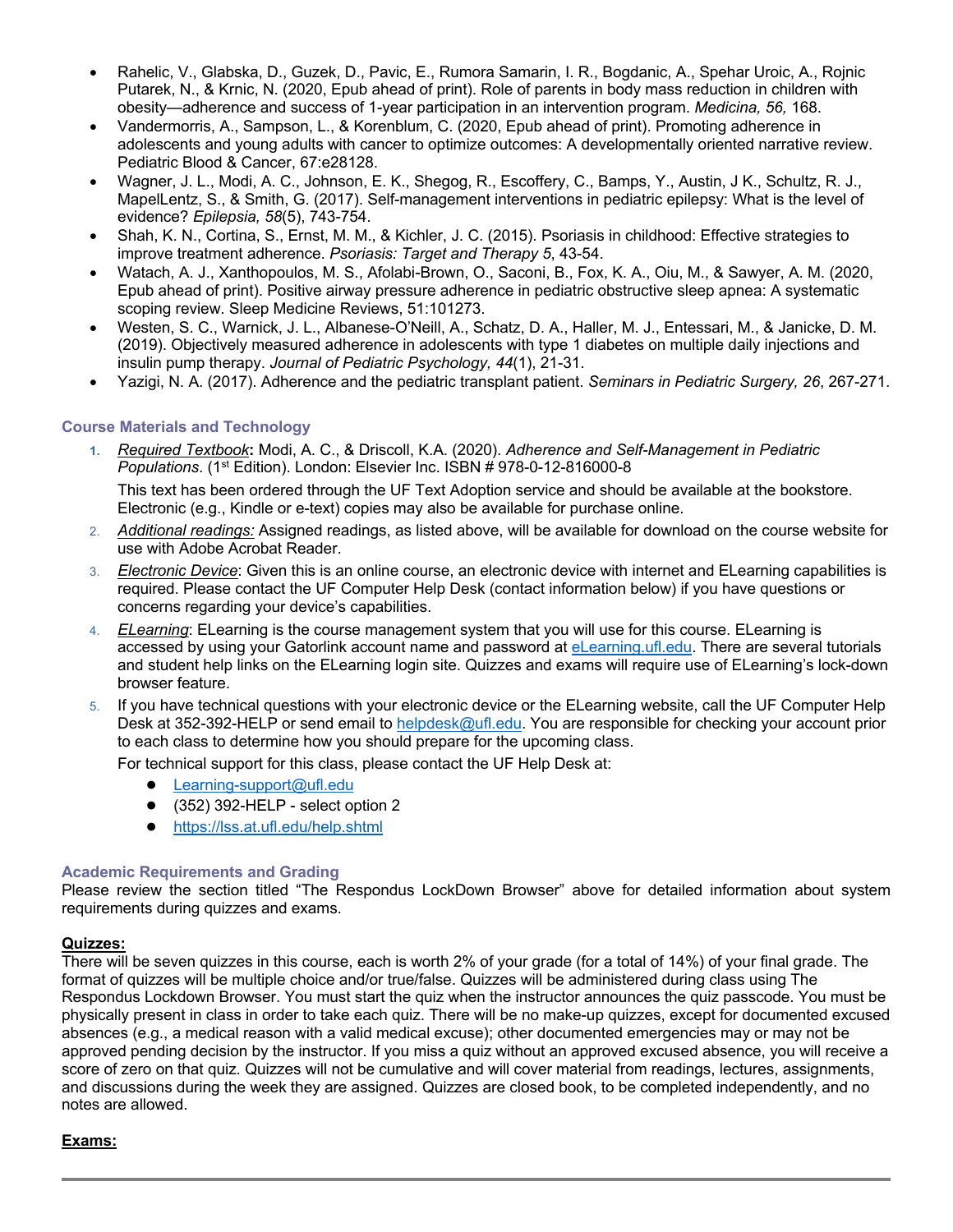There will be two exams in this course, each exam is worth 20% of your grade (for a total of 40%) of your final grade. The format of exams will be multiple choice, true/false, and free response. Exams will be administered during class using Respondus Lockdown Browser. You must start the exam when the instructor announces the exam passcode. You must be physically present in class in order to take each exam. There will be no make-up exams, except for documented excused absences (e.g., a medical reason with a valid medical excuse); other documented emergencies may or may not be approved pending decision by the instructor. If you miss an exam without an approved excused absence, you will receive a score of zero on that exam. Exams are closed book, to be completed independently, and no notes are allowed.

# **Assignments Submitted to eLearning:**

There will be two assignments in this course. Each assignment is worth 7.5% of your grade (for a total of 15%) of your final grade. Assignments will vary in nature; for example, they may include online discussion board posts or follow-up work that reflects application of readings and course lectures. Detailed instructions for each assignment will be provided in eLearning.

# **Paper Submitted to eLearning:**

There will be one paper required in this course. This paper is worth 15% of the final grade. Instructions are presented below and will be provided in eLearning. The paper will be submitted electronically via eLearning as an assignment. Papers are to be 4 to 6 pages in length (as specified below), double spaced, 12-point font, with 1-inch margins. *Paper Instructions*:

Choose one of the common pediatric chronic illnesses covered in this course. Based on what you learned about this disease, via lecture, textbook, and additional reading content, your goals are to:

- 1) Briefly describe the disease and the importance of disease-specific adherence and self-management. [.5 to 1 page]
- 2) Discuss potential barriers to adherence and self-management. [.5 to 1 page]

3) Discuss the interactive relationship between adherence and health outcomes as compounded by factors related to diversity and inclusion in your chosen chronic illness. Discussion points may include factors such as health equity, access to care, socioeconomic status, and race/ethnicity. [.5 to 1 page]

4) Describe how the assessment methods addressed in the course measure these disease-specific *barriers to adherence*. If the assessment of barriers is not addressed in the content covered, describe a hypothetical questionnaire you could create to measure these barriers. If the measurement of barriers is addressed, describe how you could strengthen the described questionnaire(s) to expand upon measurement of these barriers. [1 page]

5) Describe how the intervention methods addressed in the course could address and treat these disease-specific barriers to adherence. You may cite current interventions, and/or describe hypothetical interventions you think may be beneficial to improve treatment adherence. [1 page]

6) Discuss how you would measure *improvement of adherence* (i.e., how would you know someone improved? Think about both psychological and physical health outcomes). Discuss the potential use of patient-reported outcomes measurement. [.5 to 1 page]

# **Attendance:**

There are 8 class periods where attendance will be taken in this course (Weeks 1, 2, 3, 5, 8, 10, 11, and 12). Attendance and participation during each of these class periods is worth 2% of your grade (for a total of 16%) of your final grade. In order to earn full credit for attendance, participation during class is expected. If you know you will need to miss a class, please contact the instructor as early in advance during the semester as possible. Your attendance grade will not be impacted by excused absences (e.g., medical reason with an approved medical note), though you may be asked to make-up work at a later time (e.g., make-up a quiz). If you are absent for an unexcused reason, quiz make-ups are at the discretion of the instructor. If you are absent for an unexcused reason, attendance and participation points will be forfeit, unless, at the discretion of the instructor, alternate arrangements are made to demonstrate your participation (e.g., substitute assignment).

# **Grading**

*Snapshot View:*

| Requirement    | <b>Number Throughout Semester</b> | % of Final Grade |  |  |  |
|----------------|-----------------------------------|------------------|--|--|--|
| <b>Exams</b>   |                                   | 40%              |  |  |  |
| <b>Quizzes</b> |                                   | 14%              |  |  |  |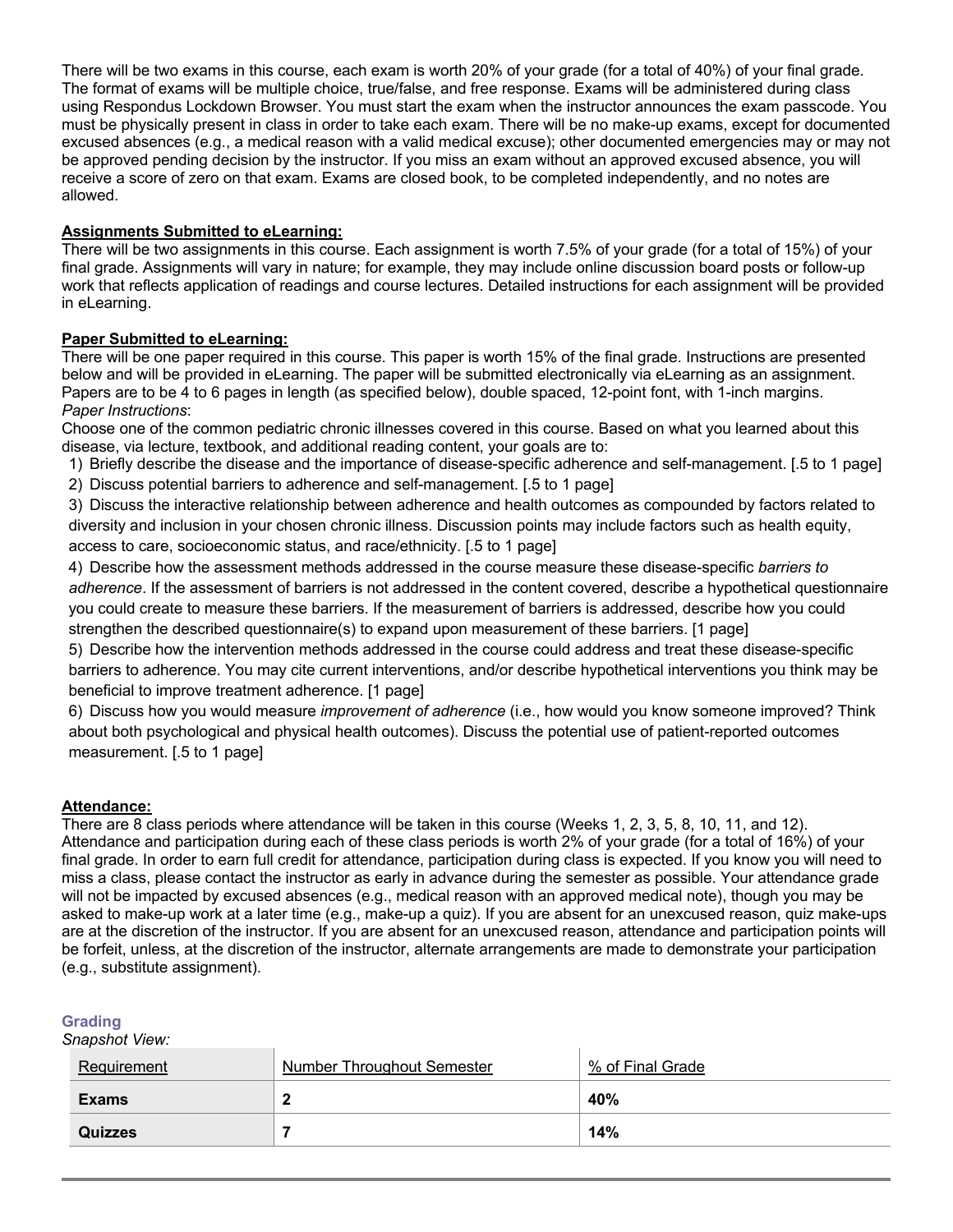| <b>Assignments</b> | 2<br>-    | 15%  |
|--------------------|-----------|------|
| Paper              |           | 15%  |
| <b>Attendance</b>  | 8 classes | 16%  |
| <b>Total</b>       |           | 100% |

**Point system used (i.e., how do course percentage points translate into letter grades).**

Example:

| Points          | 93- | $90 -$     | 87 | 83- | $80 -$ | --      | 70<br>. ಎ-  | 70<br>U- | $67 -$ | 63- | 60-    | <b>Below</b> |
|-----------------|-----|------------|----|-----|--------|---------|-------------|----------|--------|-----|--------|--------------|
| earned          | 100 | 92         | 89 | 86  | 82     | 70<br>ັ | 76          | 70       | 69     | 66  | 62     | 60           |
| Letter<br>Grade | A   | $\sqrt{ }$ | B١ | B   | В.     |         | $\sim$<br>๛ | ⌒        | D+     | └   | −<br>► |              |

Please be aware that a C- is not an acceptable grade for the Bachelor of Health Science Program. A minimum **grade of C is required for general education course credit.**

| ∟etter<br>Grade |     | А-   | B+   | B   | B-   | $\sim$<br>_+ب | $\sim$<br>ັ           | $\sim$<br><b>ی</b> | D+                     | ◡                                 | $\blacksquare$<br>-ت | ┍<br>-<br>▃ | WF  |     | <b>NG</b> | S-L |
|-----------------|-----|------|------|-----|------|---------------|-----------------------|--------------------|------------------------|-----------------------------------|----------------------|-------------|-----|-----|-----------|-----|
| Grade<br>Points | 4.0 | 3.67 | 3.33 | 3.0 | 2.67 | 2.33          | $\Omega$<br>C.<br>Z.U | .67                | 1.33<br>$\overline{ }$ | $\Omega$<br>$\overline{ }$<br>IJ. | 0.67                 | 0.0         | 0.0 | 0.0 | 0.0       | 0.0 |

**More information on UF grading policy may be found at: http://gradcatalog.ufl.edu/content.php?catoid=10&navoid=2020#grades**

**Policies**

# **Exam Policy:**

There will be 2 exams in this course. All exams will be completed during the scheduled time online in eLearning. Exams will consist of multiple choice, true/false, and/or free response questions. Exams focus on the course content covered since the previous exam or beginning of the course; that is, exams will not be cumulative, except for broad concept information. Each exam is worth 20% of your grade. Exams will be administered in-person in the classroom through eLearning using Respondus Lockdown Browser, thus a compatible electronic device will be required to take the exam. Exams will be set-up such that you cannot access other browsers or windows on your device while the exam is in session. Exams are closed-book, to be completed independently, and no notes will be allowed.

## **Policy Related to Make up Exams or Other Work:**

I expect you to attend and to be prepared to participate in all class sessions. Personal issues with respect to fulfillment of course requirements will be handled on an individual basis. If you must miss a class or exam because of a foreseeable conflict (i.e., professional conference, athletic competition, religious observance, etc.) you are expected to notify the instructor immediately to set-up alternative arrangements *prior* to the class or exam date. If a student is not in class for an exam due to an illness or medical emergency, they will be required to provide a statement from their healthcare provider documenting the illness or medical emergency. A make-up exam will be provided the first day the student returns to their normal class schedule or at the earliest convenience of the instructor. Requirements for make-up exams, assignments, and other work in this course are consistent with university policies that can be found in the online catalog at: https://catalog.ufl.edu/ugrad/current/regulations/info/attendance.aspx.

Please note all faculty are bound by the UF policy for excused absences. For information regarding the UF Attendance Policy see the Registrar website for additional details: https://catalog.ufl.edu/ugrad/current/regulations/info/attendance.aspx

Excused absences must be consistent with university policies in the Graduate Catalog (http://gradcatalog.ufl.edu/content.php?catoid=10&navoid=2020#attendance) and require appropriate documentation. Additional information can be found here: https://catalog.ufl.edu/ugrad/current/regulations/info/attendance.aspx

Reporting illnesses and family emergencies: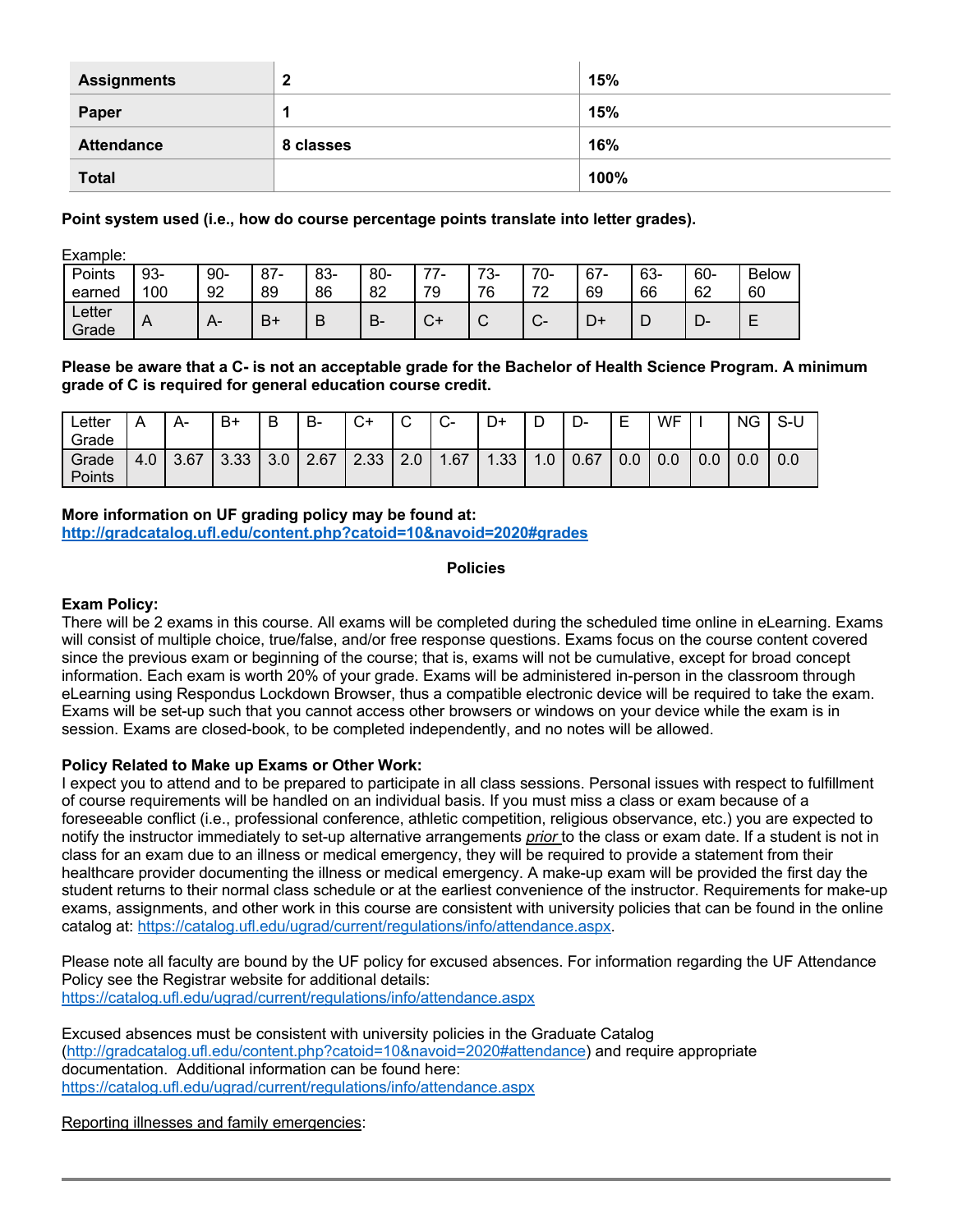In the event you experience an unexpected illness, family, or otherwise personal emergency please notify the instructor immediately to set-up alternative arrangements.

The UF Religious Holidays Policy is available at:

https://catalog.ufl.edu/ugrad/current/regulations/info/attendance.aspx#religious

For University of Florida Students, the following guidelines apply:

- Students, upon prior notification to their instructors, shall be excused from class or other scheduled academic activity to observe a religious holy day of their faith.
- Students shall be permitted a reasonable amount of time to make up the material or activities covered in their absence.
- Students shall not be penalized due to absence from class or other scheduled academic activity because of religious observances.

Any requests for make-ups due to technical issues MUST be accompanied by the ticket number received from LSS when the problem was reported to them. The ticket number will document the time and date of the problem. You MUST notify the instructor immediately in class and MUST e-mail the instructor the ticket number within 24 hours of the technical difficulty if you wish to request a make-up.

# **Policy Related to Recording of Lectures:**

Our class sessions may be audio visually recorded for students in the class to refer back for study purposes. Students who are unable to attend class live may watch a live recording feed; however, attendance points may be forfeited unless prior approval is discussed with the instructor. Students who participate with their camera engaged or utilize a profile image are agreeing to have their video or image recorded. If you are unwilling to consent to have your profile or video image recorded, be sure to keep your camera off and do not use a profile image. Likewise, students who un-mute during class and participate orally are agreeing to have their voices recorded. If you are not willing to consent to have your voice recorded during class, you will need to keep your mute button activated and communicate exclusively using the "chat" feature, which allows students to type questions and comments live. The chat will not be recorded or shared. As in all courses, unauthorized recording and unauthorized sharing of recorded materials is prohibited.

# **Policy Related to Required Class Attendance:**

Recordings are not intended to be a replacement or substitute for attending synchronous sessions. They are intended to be a stop-gap for those who miss class due to illness or life events that are unfortunately common during the pandemic. Recordings will be made available in eLearning. As soon as links are available, I will post these. If you miss a class meeting for any reason, make sure to communicate with me.

Attendance is considered an integral part of the learning experience as class discussions and lectures will include valuable material covered in the examinations that is not otherwise covered in the textbook. Thus, class attendance will be taken, and students are expected to attend all classes and participate in class discussions to have exposure to this information. Class attendance will be calculated into your final grade in the course through attendance taken during class. If students must be absent, they will be responsible for any missed material by acquiring lecture notes from other students who attended. You can expect that class slides will, in most cases, be on eLearning; however, not every lecture has slides that will accompany it and not all information will be on slides. Some material presented in lectures, during inclass discussions, or as provided in supplemental readings will not be in the texts and will be included on examinations. Thus, reduced attendance can be expected to result in a lower course grade.

Please note that you may not take quizzes outside of class unless previously approved by the instructor. Approval for quiz make-ups will be considered on a case-by-case basis.

Requirements for class attendance and make-up exams, assignments, and other work in this course are consistent with university policies that can be found in the online catalog at: https://catalog.ufl.edu/ugrad/current/regulations/info/attendance.aspx.

Please note all faculty are bound by the UF policy for excused absences. For information regarding the UF Attendance Policy see the Registrar website for additional details: https://catalog.ufl.edu/ugrad/current/regulations/info/attendance.aspx

## **Policy Related to Guests Attending Class:**

Only registered students are permitted to attend the course and view course content on eLearning. However, we recognize that students who are caretakers may face occasional unexpected challenges creating attendance barriers. Therefore, by exception, a department chair or his or her designee (e.g., instructors) may grant a student permission to bring a guest(s) for a total of two class sessions per semester. This is two sessions total across all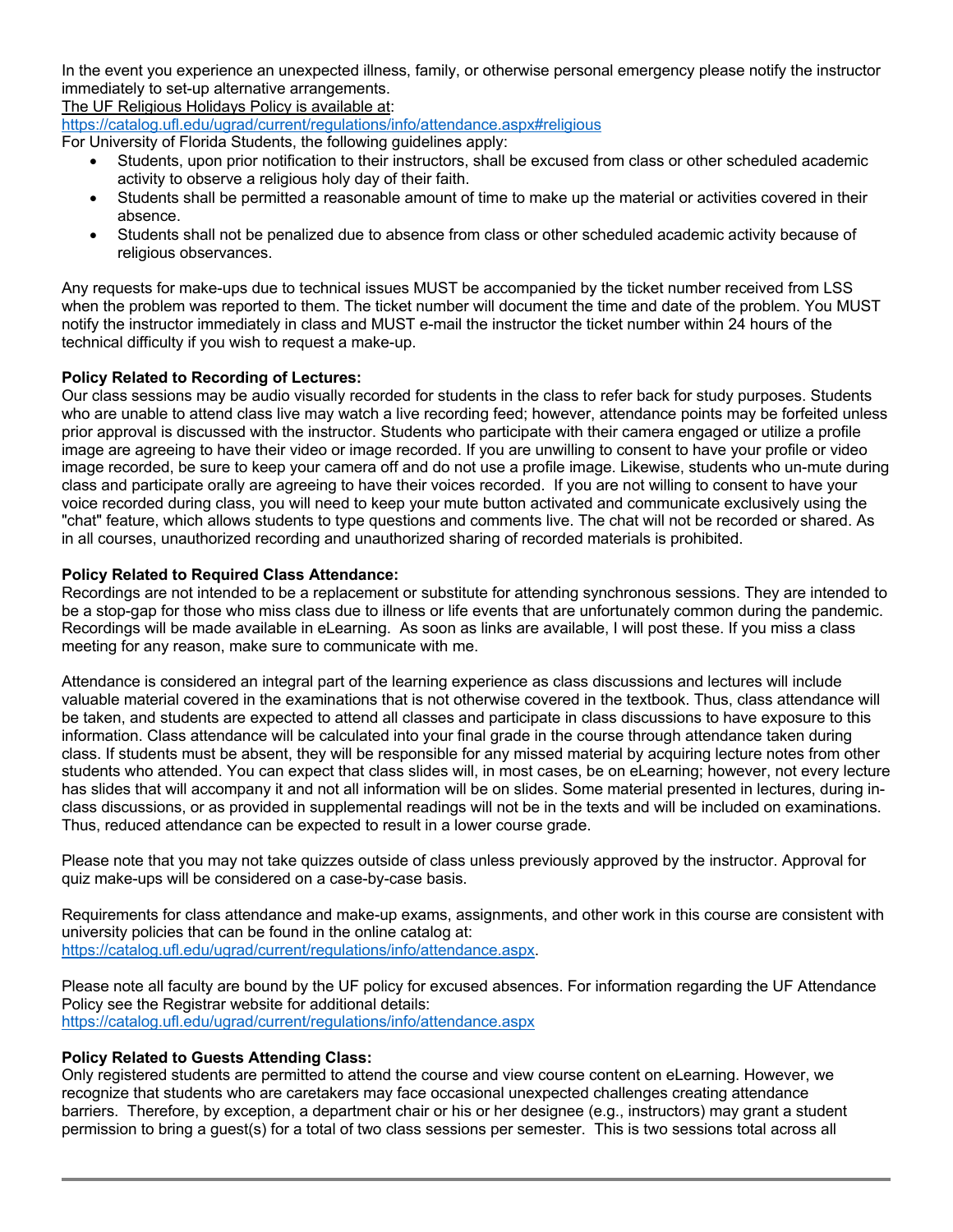courses. No further extensions will be granted. Please note that guests are not permitted to attend either cadaver or wet labs. Students are responsible for course material regardless of attendance. For additional information, please review the Classroom Guests of Students policy in its entirety. Link to full policy: http://facstaff.phhp.ufl.edu/services/resourceguide/getstarted.htm

# **Response/Feedback Policy:**

Students may communicate with the instructor via eLearning, e-mail, or in-person during office hours (by appointment). Contact information is provided at the top of this syllabus. Messages sent via eLearning are preferred. The instructor will reply within 24 business hours. Communication will be made with students if the instructor needs to be absent or on leave, resulting in any changes to this policy. Feedback time on quizzes, exams, and assignments will vary based on the length of assignments and amount of feedback provided; though, expected timeline for grading and feedback will be provided within each graded assignment and will typically not exceed one week. Scores on multiple choice quiz and exam questions will be available immediately, with subsequent instructor review to verify accuracy and validity.

# **Student Expectations, Roles, and Opportunities for Input**

## **Expectations Regarding Course Behavior:**

- § Students are expected to attend the entirety of live lectures and live course periods and to limit outside distractions.
- § Students are expected to monitor eLearning for class announcements, changes to the course schedule, or other updates.
- Use of The Respondus LockDown Browser will be required for all graded quizzes and exams in this course. Please see details in this syllabus for requirements to use these services. It is important that you plan ahead to ensure you have met all system and technology requirements to successfully use these services prior to quiz and exam deadlines.
- § Media Policy: Given that this course integrates use of eLearning, devices will be allowed as part of course participation. Assignments are expected to be completed independently unless otherwise specified.

#### **On Campus Face-to-Face:**

We will have face-to-face instructional sessions to accomplish the student learning objectives of a course. In response to COVID-19, the following policies and requirements are in place to maintain your learning environment and to enhance the safety of our in-classroom interactions.

If specified by the university, you may be required to wear approved face coverings at all times during class and within buildings. Following and enforcing these policies and requirements are all of our responsibility. Failure to do so will lead to a report to the Office of Student Conduct and Conflict Resolution.

If specified by the university, each course may be assigned a physical classroom with enough capacity to maintain physical distancing (6 feet between individuals) requirements. Please utilize designated seats and maintain appropriate spacing between students. Please do not move desks or stations.

Sanitizing supplies are available in the classroom if you wish to wipe down your desks prior to sitting down and at the end of the class.

Follow your instructor's guidance on how to enter and exit the classroom. Practice physical distancing to the extent possible when entering and exiting the classroom.

If you are experiencing COVID-19 symptoms (https://www.cdc.gov/coronavirus/2019-ncov/symptomstesting/symptoms.html), please use the UF Health screening system (https://coronavirus.ufhealth.org/screen-testprotect/covid-19-exposure-and-symptoms-who-do-i-call-if/) and follow the instructions on whether you are able to attend class.

Course materials will be provided to you with an excused absence, and you will be given a reasonable amount of time to make up work (https://catalog.ufl.edu/UGRD/academic-regulations/attendance-policies/).

#### **Remote and Online Synchronous Sessions:**

Class sessions may be audio visually recorded for students in the class to refer back and for enrolled students who are unable to attend live. Students who participate with their camera engaged or utilize a profile image are agreeing to have their video or image recorded. If you are unwilling to consent to have your profile or video image recorded, be sure to keep your camera off and do not use a profile image. Likewise, students who un-mute during class and participate orally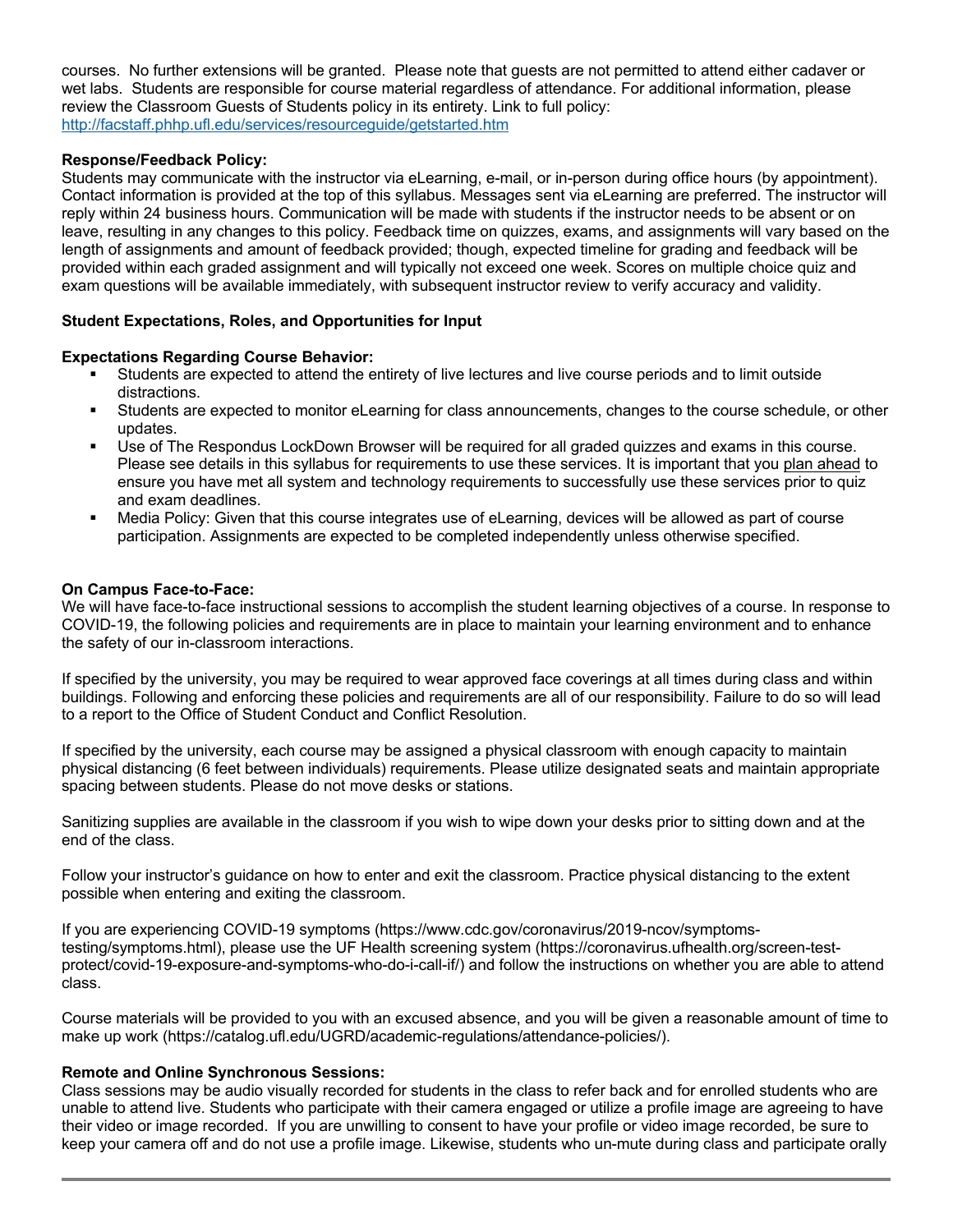are agreeing to have their voices recorded. If you are not willing to consent to have your voice recorded during class, you will need to keep your mute button activated and communicate exclusively using the "chat" feature, which allows students to type questions and comments live. The chat will not be recorded or shared. As in all courses, unauthorized recording and unauthorized sharing of recorded materials is prohibited.

# **Academic Integrity:**

Students are expected to act in accordance with the University of Florida policy on academic integrity. As a student at the University of Florida, you have committed yourself to uphold the Honor Code, which includes the following pledge:

"We, the members of the University of Florida community, pledge to hold ourselves and our peers to the highest standards of honesty and integrity."

You are expected to exhibit behavior consistent with this commitment to the UF academic community, and on all work submitted for credit at the University of Florida, the following pledge is either required or implied:

"On my honor, I have neither given nor received unauthorized aid in doing this assignment."

It is your individual responsibility to know and comply with all university policies and procedures regarding academic integrity and the Student Honor Code. Violations of the Honor Code at the University of Florida will not be tolerated. Violations will be reported to the Dean of Students Office for consideration of disciplinary action. For additional information regarding Academic Integrity, please see Student Conduct and Honor Code or the Graduate Student Website for additional details:

https://www.dso.ufl.edu/sccr/process/student-conduct-honor-code/ http://gradschool.ufl.edu/students/introduction.html

Please remember cheating, lying, misrepresentation, or plagiarism in any form is unacceptable and inexcusable behavior.

## **Communication Guidelines**

Students are expected to engage in respectful communication with the instructor and other classmates during class an on online platforms (email, eLearning, etc.). Please view the Netiquette Guidelines here: http://teach.ufl.edu/wp-content/uploads/2012/08/NetiquetteGuideforOnlineCourses.pdf

## **Software Use**

All faculty, staff, and students of the University are required and expected to obey the laws and legal agreements governing software use. Failure to do so can lead to monetary damages and/or criminal penalties for the individual violator. Because such violations are also against University policies and rules, disciplinary action will be taken as appropriate. We, the members of the University of Florida community, pledge to uphold ourselves and our peers to the highest standards of honesty and integrity.

## **Student Privacy**

There are federal laws protecting your privacy with regards to grades earned in courses and on individual assignments. For more information, please see: http://registrar.ufl.edu/catalog0910/policies/regulationferpa.html

## **Online Faculty Course Evaluation Process:**

Students are expected to provide professional and respectful feedback on the quality of instruction in this course by completing course evaluations online via GatorEvals. Guidance on how to give feedback in a professional and respectful manner is available at https://gatorevals.aa.ufl.edu/students/. Students will be notified when the evaluation period opens, and can complete evaluations through the email they receive from GatorEvals, in their eLearning course menu under GatorEvals, or via https://ufl.bluera.com/ufl/. Summaries of course evaluation results are available to students at https://gatorevals.aa.ufl.edu/public-results/.

# **Support Services**

## **Students Requiring Accommodations:**

If you require classroom accommodation because of a disability, it is strongly recommended you register with the Dean of Students Office http://www.dso.ufl.edu within the first week of class or as soon as you believe you might be eligible for accommodations. The Dean of Students Office will provide documentation of accommodations to you, which you must then give to me as the instructor of the course to receive accommodations. Please do this as soon as possible after you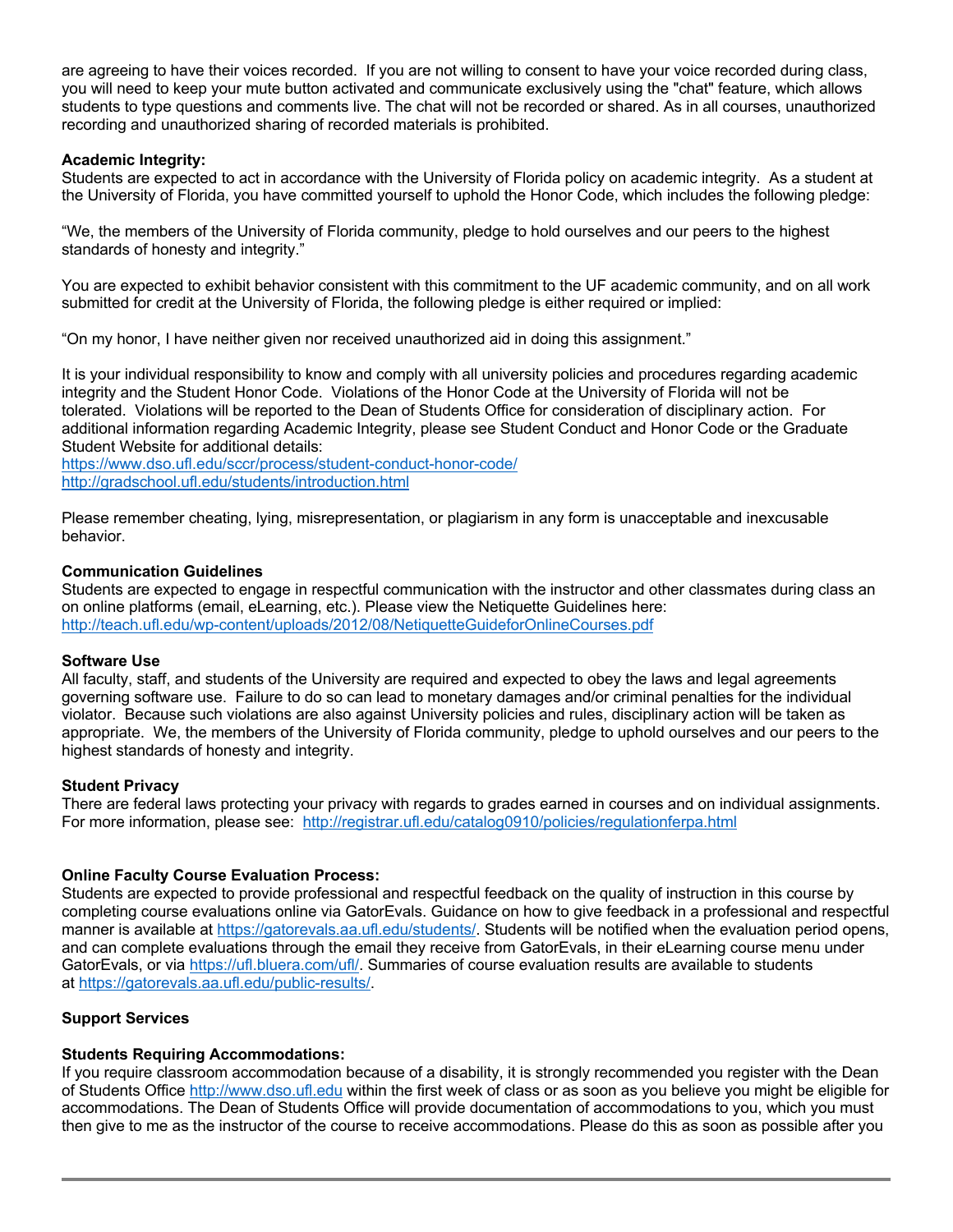receive the letter. Students with disabilities should follow this procedure as early as possible in the semester. The College is committed to providing reasonable accommodations to assist students in their coursework.

# **Counseling and Student Health:**

Students sometimes experience stress from academic expectations and/or personal and interpersonal issues that may interfere with their academic performance. If you find yourself facing issues that have the potential to or are already negatively affecting your coursework, you are encouraged to talk with an instructor and/or seek help through University resources available to you.

- The Counseling and Wellness Center 352-392-1575 offers a variety of support services such as psychological assessment and intervention and assistance for math and test anxiety. Visit their web site for more information: http://www.counseling.ufl.edu. Online and in person assistance is available.
- You Matter We Care website: http://www.umatter.ufl.edu/. If you are feeling overwhelmed or stressed, you can reach out for help through the You Matter We Care website, which is staffed by Dean of Students and Counseling Center personnel.
- The Student Health Care Center at Shands is a satellite clinic of the main Student Health Care Center located on Fletcher Drive on campus. Student Health at Shands offers a variety of clinical services. The clinic is located on the second floor of the Dental Tower in the Health Science Center. For more information, contact the clinic at 392-0627 or check out the web site at: https://shcc.ufl.edu/
- Crisis intervention is always available 24/7 from:

Alachua County Crisis Center:

(352) 264-6789

# http://www.alachuacounty.us/DEPTS/CSS/CRISISCENTER/Pages/CrisisCenter.aspx

**Do not wait until you reach a crisis to come in and talk with us. We have helped many students through stressful situations impacting their academic performance. You are not alone so do not be afraid to ask for assistance.**

# **Inclusive Learning Environment:**

Public health and health professions are based on the belief in human dignity and on respect for the individual. As we share our personal beliefs inside or outside of the classroom, it is always with the understanding that we value and respect diversity of background, experience, and opinion, where every individual feels valued. We believe in, and promote, openness and tolerance of differences in ethnicity and culture, and we respect differing personal, spiritual, religious and political values. We further believe that celebrating such diversity enriches the quality of the educational experiences we provide our students and enhances our own personal and professional relationships. We embrace The University of Florida's Non-Discrimination Policy, which reads, "The University shall actively promote equal opportunity policies and practices conforming to laws against discrimination. The University is committed to non-discrimination with respect to race, creed, color, religion, age, disability, sex, sexual orientation, gender identity and expression, marital status, national origin, political opinions or affiliations, genetic information and veteran status as protected under the Vietnam Era Veterans' Readjustment Assistance Act." If you have questions or concerns about your rights and responsibilities for inclusive learning environment, please see your instructor or refer to the Office of Multicultural & Diversity Affairs website: www.multicultural.ufl.edu.

## **Campus Resources**

*Health and Wellness:*

# **U Matter, We Care:**

If you or a friend is in distress, please contact *umatter@ufl.edu* or 352 392-1575 so that a team member can reach out to the student.

**Counseling and Wellness Center:** http://www.counseling.ufl.edu/cwc, and 392-1575; and the University Police Department: 392-1111 or 9-1-1 for emergencies.

## **Sexual Assault Recovery Services (SARS)**

Student Health Care Center, 392-1161.

## **University Police Department at 392-1111 (or 9-1-1 for emergencies), or http://www.police.ufl.edu/.**

## *Academic Resources:*

**ELearning technical support**, 352-392-4357 (select option 2) or e-mail to Learning-support@ufl.edu. https://lss.at.ufl.edu/help.shtml.